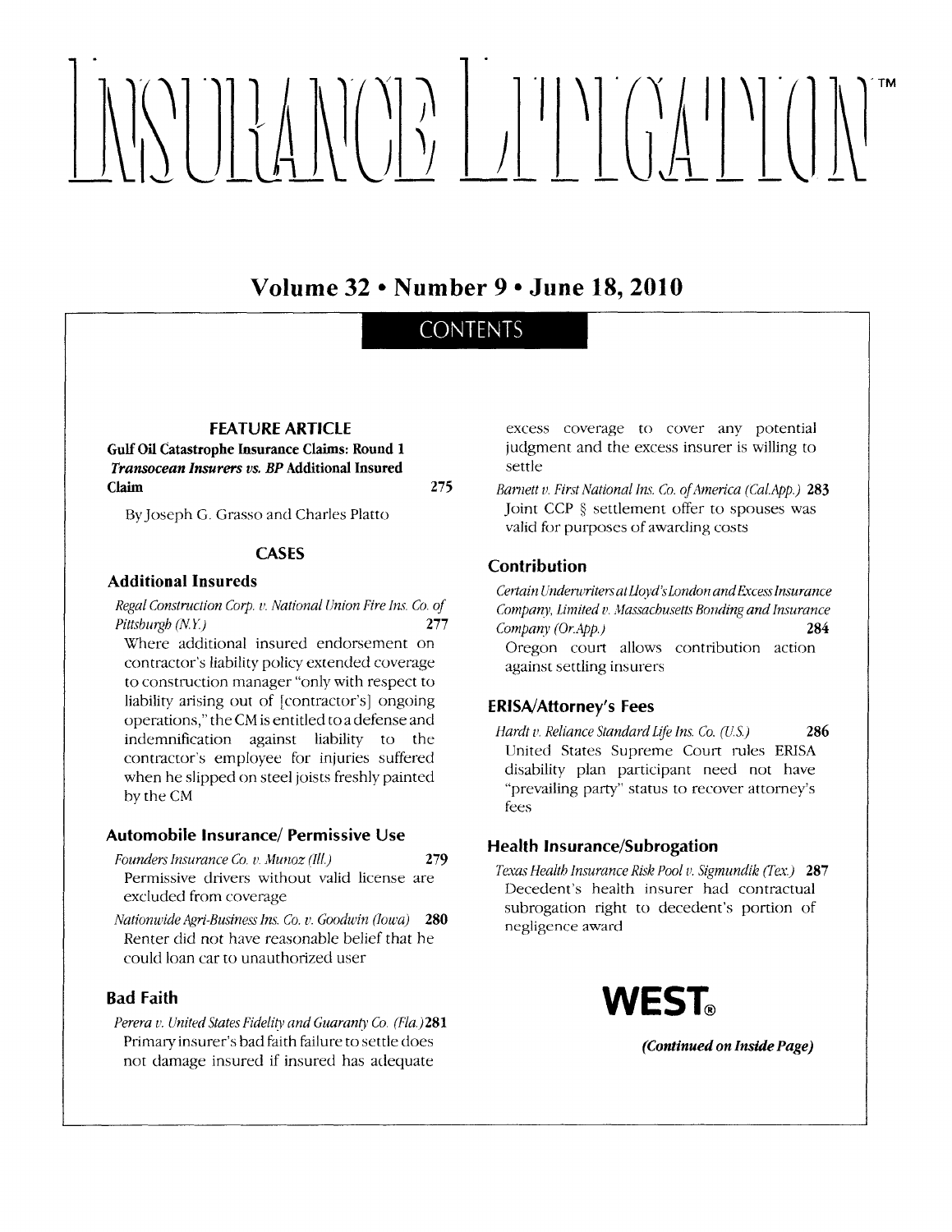# Gulf Oil Catastrophe Insurance Claims - Round <sup>1</sup> Transocean Insurers vs. BP Additional Insured Claim

By Joseph G. Grasso<sup>1</sup> and Charles Platto<sup>2</sup>

There will undoubtedlv be monumental insurance claims (and coverage litigation) arising out of the tragic and catastrophic blowout of the Tiansocean Deepwater Horizon drilling rig in the Gulf of Mexico and the resulting prolonged oil leak from the BP Deepwater Horizon well, which has resulted in enormous damage to the region. These will include claims for property damage, personal iniury business interruption, pollution, and potential coverage disputes among the various policyholders and insurers involved.

BP has repeatedly stated publicly that it is self insured, and also that it will assume responsibility for clean up and damage claims. Therefore, it was somewhat surprising when it was reported that on May 21, 2010 Transocean's excess liability insurers filed a declaratory judgment action in the United States District Court for the Southern District of Texas challenging a notice of claim by the BP entities as additional insureds under the Transocean policies, sent on May 14,2010.

The Complaint is captioned Certain Underwriters at Lloyd's, London and Various Insurance Companies vs. BP plc [and other BP entities], Civil Action No. 10- 01823 (SD Tex). The plaintiffs are listed as excess insurers who issued \$700 million excess of \$50 million of coverage under marine liability policies to Transocean covering the period May 1, 2009 to May 1, 2010. The explosion and fire took place on April 20, 2010, within the policy period.

There would seem to be little doubt, and it is acknowledged in the Complaint, that BP and afifiliated entities are additional insureds under the Transocean

excess policies, but the question raised by the Complaint is what is the scope of the Transocean coverage and in turn the adclitional insured coverage. According to the Complaint, this turns on the issue of which party has responsibility for various aspects of loss and damage from operations under the underlying drilling contract between Transocean and BP The Complaint alleges that under the drilling contract, Tiansocean was responsible for loss or damage for pollution originating above the surface of the land or water from spills, leaks, or discharges of fuels,...liquids or solids in the possession or control of Tiznsocean, and that the excess poliry covered BP as an additional insured for liabilities or damage for which Transocean was responsible in this regard. However, the Complaint goes on to assert that BP was responsible for liability for any pollution or contamination claims for operations and responsibilities not assumed by Transocean.

Ultimately, the Complaint asserts that under the language of the policies and the underlying drilling contract, Thansocean is not responsible for any liabilities or damage relating to pollution from BP's well and, therefore, BP is not an additional insured under the Transocean policies for purposes of the claims resulting from this disaster.

According to the Docket, a status conference in this case is set for early September. There will perhaps be motions filed in the interim, which may provide some insight into BP's position. But this Complaint portends a classic "additional Insured" policy dispute. In addition to the issue of allocation of coverage and responsibility under the policies and

<sup>1.</sup> Mr. Grasso is the current Co-Chair of the Insurance Practice Group of Wiggin and Dana LLP. He is counsel to the American lnstitute of Marine Underwriters and wrote the Association's amicus brief to the United States Supreme Court in the Exxon Valdez case. Mr. Platto and Mr. Grasso have just been appointed as editors of the Additional Insured Handbook, to be published by the American Bar Association in 201l.

<sup>2.</sup> Mr. Platto is Adjunct Professor of Insurance Law and Litigation at Fordham Law School, a Vice Chair of the ABA Insurance Coverage Litigation Committee and a Member of the Editorial Board of the Insurance Litigation Reporter. He was formerly Chair of the lnsurance Practice Group at Wiggin and Dana LLP. and is now an independent arbitrator and mediator in domestic and intemational commercial and insurance matters.